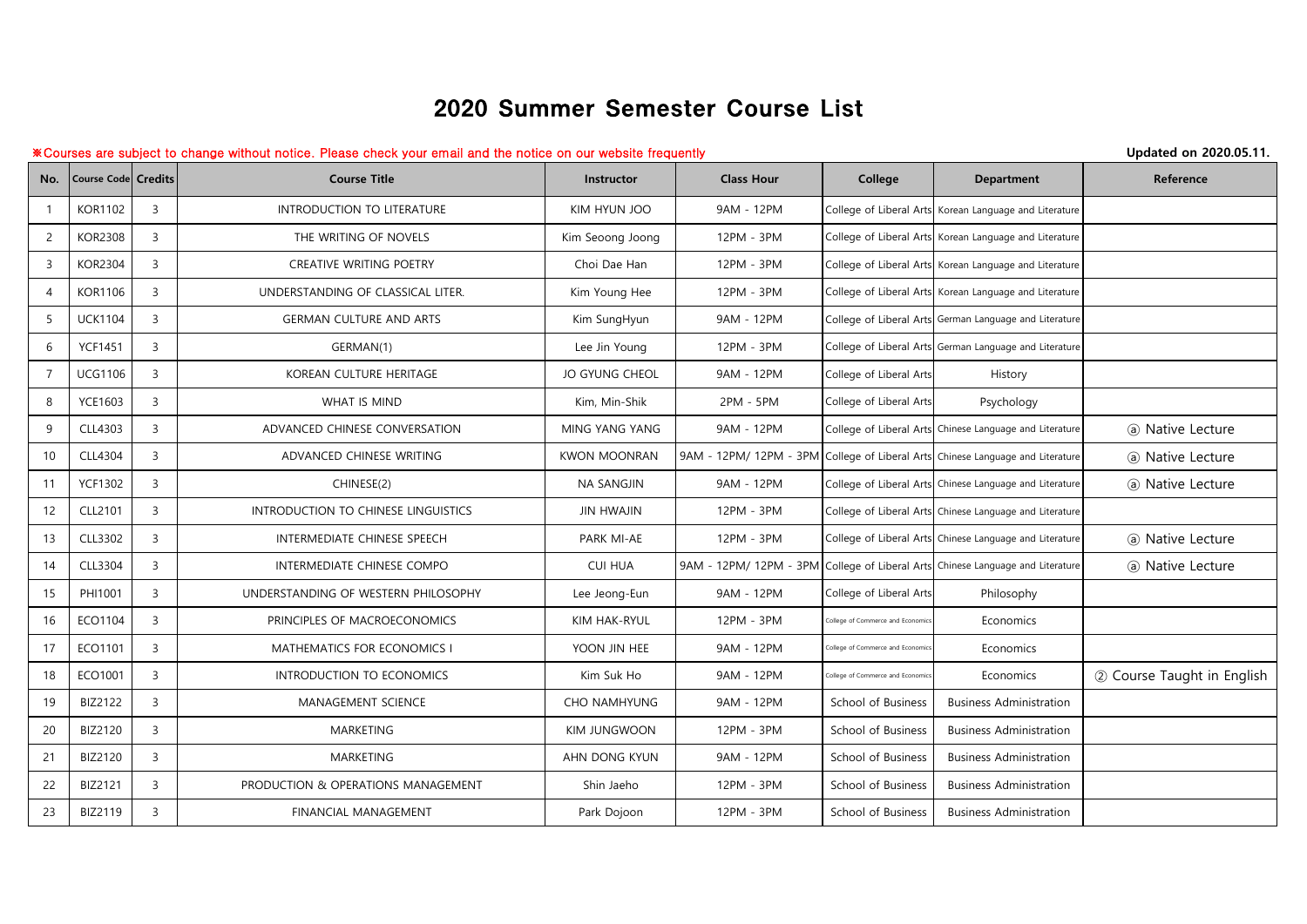| No. | Course Code Credits |                | <b>Course Title</b>                                     | <b>Instructor</b>          | <b>Class Hour</b>         | College                          | <b>Department</b>                        | Reference                  |
|-----|---------------------|----------------|---------------------------------------------------------|----------------------------|---------------------------|----------------------------------|------------------------------------------|----------------------------|
| 24  | BIZ1102             | 3              | ORGANIZATIONAL BEHAVIOR                                 | <b>TBA</b>                 | TBA                       | School of Business               | <b>Business Administration</b>           |                            |
| 25  | <b>BIZ1101</b>      | $\overline{3}$ | PRINCIPLES OF ACCOUNTING(1)                             | LEE HANSOL                 | 9AM - 12PM                | School of Business               | <b>Business Administration</b>           | 2 Course Taught in English |
| 26  | <b>BIZ3108</b>      | 3              | PRINCIPLES OF ACCOUNTING(2)                             | CHOI DONG JOON             | 12PM - 3PM                | School of Business               | <b>Business Administration</b>           | 2 Course Taught in English |
| 27  | SOC1002             | 3              | UNDERSTANDING SOCIOLOGY                                 | Choi Jaehoon               | 12PM - 3PM                | College of Social Sciences       | Sociology                                |                            |
| 28  | SOC3202             | $\mathbf{3}$   | SOCIAL THOUGHT                                          | Ha Hongkyu                 | 9AM - 12PM                | College of Social Sciences       | Sociology                                |                            |
| 29  | COM3128             | $\overline{3}$ | PUBLIC RELATIONS                                        | Han, Jung Ho               | 9AM - 12PM                | College of Social Sciences       | Mass Communication                       |                            |
| 30  | <b>YCD1601</b>      | 3              | CONTEMPORARY MUSIC IN FILM                              | Lim Jiesun                 | 10AM - 1PM (or 2PM - 5PM) | College of Music                 | Composition                              |                            |
| 31  | <b>UCE1107</b>      | $\overline{3}$ | <b>HISTORY OF MUSIC</b>                                 | Chi Hyungjoo               | 2PM - 5PM                 | College of Music                 | Composition                              |                            |
| 32  | EDU3124             | $\overline{3}$ | <b>EDUCATION POLICY</b>                                 | JEON Sue Bin               | 9AM - 12PM                | College of Sciences in Education | Education                                |                            |
| 33  | TTP4100             | $\overline{2}$ | INDERSTANDING SCHOOL VIOLENCE PREVENTION AND THE STUDEN | Goh Rae Eok                | 12PM - 3PM                | College of Sciences in Education | Teacher Training Program                 |                            |
| 34  | SLS2181             | $\mathbf{1}$   | PICKLEBALL(1)                                           | Heo Jinmoo                 | 11AM - 1PM                | College of Sciences in Education | Sports and Leisure Studies               | 2 Course Taught in English |
| 35  | SLS2182             | $\mathbf{1}$   | PICKLEBALL(2)                                           | Heo Jinmoo                 | 1PM -3 PM                 | College of Sciences in Education | Sports and Leisure Studies               | 2 Course Taught in English |
| 36  | <b>UIC1101</b>      | 3              | FRESHMAN WRITING INTENSIVE SEMINAR                      | Ahn Amy Hasun              | 12PM - 3PM                | Underwood International College  | Common Curriculum (International Campus) | 2 Course Taught in English |
| 37  | <b>UIC 3611</b>     | $\overline{3}$ | MODERN KOREAN LITERATURE                                | Steven D. Capener          | 12PM - 3PM                | Underwood International College  | Common Curriculum (Shinchon Campus)      | 2 Course Taught in English |
| 38  | <b>UIC1551</b>      | $\mathsf{3}$   | WORLD HISTORY GROUP II                                  | Kahm Howard                | 9AM - 12PM                | Underwood International College  | Common Curriculum (Shinchon Campus)      | 2 Course Taught in English |
| 39  | <b>UIC1901</b>      | $\mathbf{3}$   | <b>WORLD PHILOSOPHY</b>                                 | Cabrera JR Manuel Valencia | 9AM - 12PM                | Underwood International College  | Common Curriculum (Shinchon Campus)      | 2 Course Taught in English |
| 40  | FIL4102             | 3              | IMAGE & IMAGINATION                                     | Kang Chul                  | 12PM - 3PM                | Joint Major                      | Digital Arts                             |                            |
| 41  | CUL3101             | $\mathbf{3}$   | INTRODUCTION TO CULTURAL THEORY                         | <b>CHOI INSON</b>          | 9AM - 12PM                | Joint Major                      | Comparative Literature                   |                            |
| 42  | CUL3104             | 3              | CRITICAL WRITINGS ON CUULTURAL STUDIES                  | <b>CHOI INSON</b>          | 12PM - 3PM                | Joint Major                      | Comparative Literature                   |                            |
| 43  | AMR3102             | $\overline{3}$ | AMERICAN POPULAR CULTURE                                | <b>KIM JIN WOOK</b>        | 12PM - 3PM                | Joint Major                      | American Studies                         |                            |
| 44  | AMR3104             | $\mathbf{3}$   | SEMINAR ON AMERICAN STUDIES: FILM &                     | LEE KWANG JIN              | 12PM - 3PM                | Joint Major                      | American Studies                         |                            |
| 45  | EUR3102             | 3              | CONT. EUROPE'S SOCIETIES & CULTURE                      | LEEM JAIHO                 | 9AM - 12PM                | Joint Major                      | European Studies                         |                            |
| 46  | <b>IEE2087</b>      | 3              | [Online] AI & DESIGN                                    | Jin Kook Lee               | On demand                 | Office of International Affairs  | International Affairs Team               | 2 Course Taught in English |
| 47  | IEE3300             | $\mathbf{3}$   | CONTEMPORARY KOREAN CINEMA AND SOCIETY                  | MIN HYUNJUN                | 9AM - 12PM                | Office of International Affairs  | International Affairs Team               | 2 Course Taught in English |
| 48  | LST2003             | $\overline{3}$ | <b>GENETICS</b>                                         | Soderholm Jon              | 9AM - 12PM                | Office of International Affairs  | International Affairs Team               | 2 Course Taught in English |
| 49  | IEE1159             | $\mathbf{3}$   | [Online] INTRODUCTION TO PYTHON PROGRAMMING             | Keeheon Lee                | On demand                 | Office of International Affairs  | International Affairs Team               | 2 Course Taught in English |